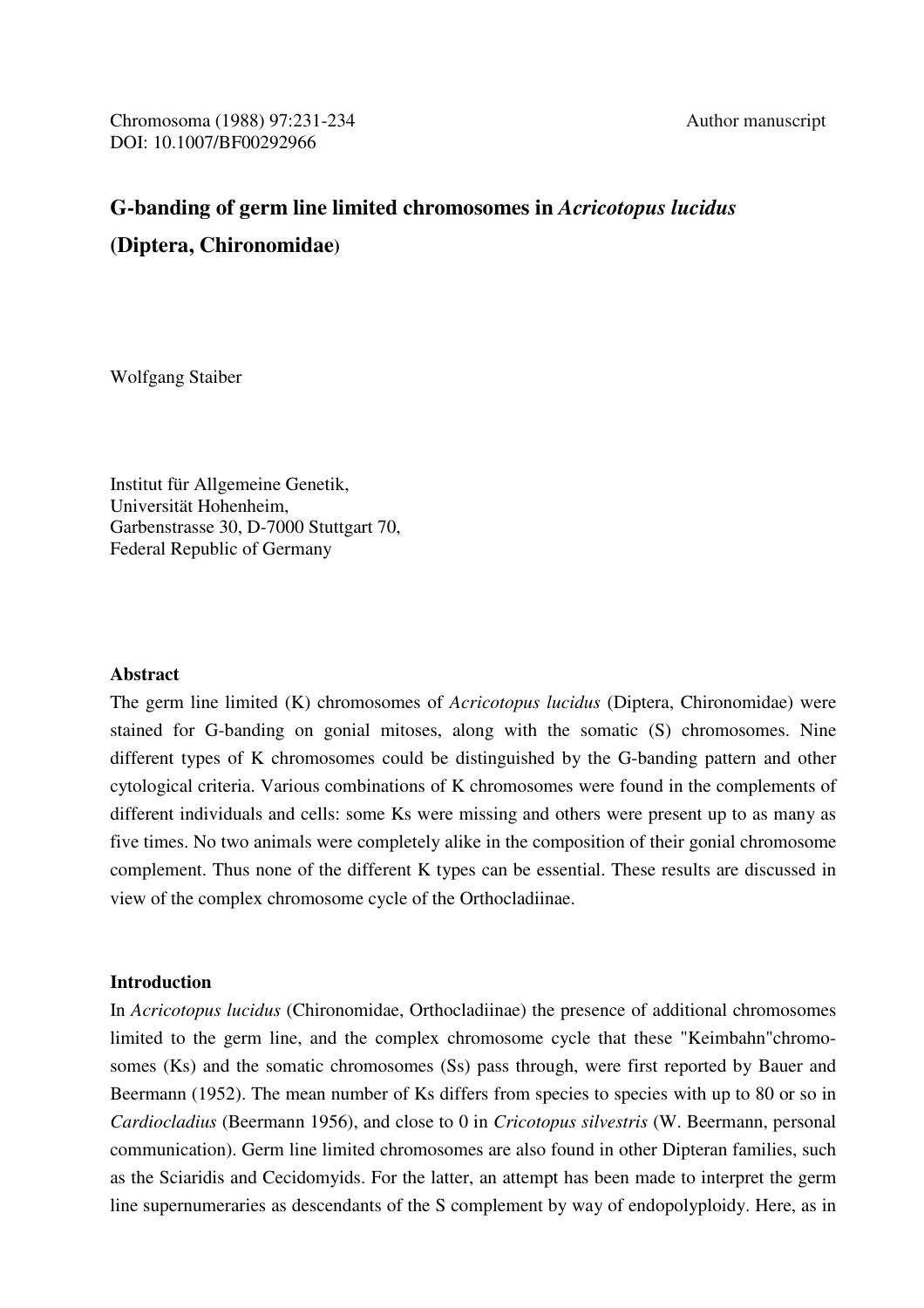the Orthocladiinae, the lack of cytological detail has so far precluded access to information on the evolution of the K chromosomes. Thus, the successful application of banding techniques in *Acricotopus* is of particular interest.

#### **Materials and methods**

Gonads of young fourth instar larvae (size 4.5-5.5 mm) of a laboratory stock of *A. lucidus,*  derived from one egg batch, deposited in July 1985, were dissected in Firling medium, treated with hypotonic solution (0.5% sodium citrate) for 10-20 min and fixed in 3:1 ethanol: acetic acid. The preparations, made by the dry ice method, were air-dried and stored for 1-2 weeks. They were then heated to 100°C for 1 h 20 min. Cooled slides were placed in 0.1% trypsin solution (trypsin 1:250, Difco) for 2 min, stained in 3% Giemsa in Sörensen's phosphate buffer, pH 6.9 for 30 min, and rinsed three times in distilled water. The air-dried preparations were mounted in Euparal and were photographed using a Planapo 63/1.4 objective (Zeiss).

# **Results and discussion**

In the present study, metaphases mainly from the last, differential gonial mitoses were examined. Subsequent to the elimination of about half the Ks in the first division of the primordial germ cells, all of their descendants, i.e. the gonial cells in both sexes, retain the reduced complement up until the last division before meiosis. This division is differential with respect to the distribution of daughter K chromosomes at anaphase, which in contrast to the S chromosomes all move to the same spindle pole. The daughter cell with the duplicated set of Ks will give rise to a functional spermatocyte, or oocyte, where each duplicated K represents an "auto-bivalent".

 Following G-banding, the Ss and Ks exhibit characteristic staining patterns, allowing reliable karyotyping (Fig. 1) from well-spread metaphases.



Fig. 1. The G-banded somatic chromosomes (Ss) and germ line limited chromosomes (Ks) from male gonial mitoses of *Acricotopus lucidus.* The short chromosome arms are oriented towards the top. *I, II, III*  SI, SII, SIII. 1, 2 ..... 9 K1, K2, ..., K9. Bar represents 10 µm

Because of the close somatic pairing of the homologues, the Ss  $(n = 3)$  can be easily distinguished from the Ks (Fig. 2a-c). SI is submetacentric, SII and SIII are nearly metacentric and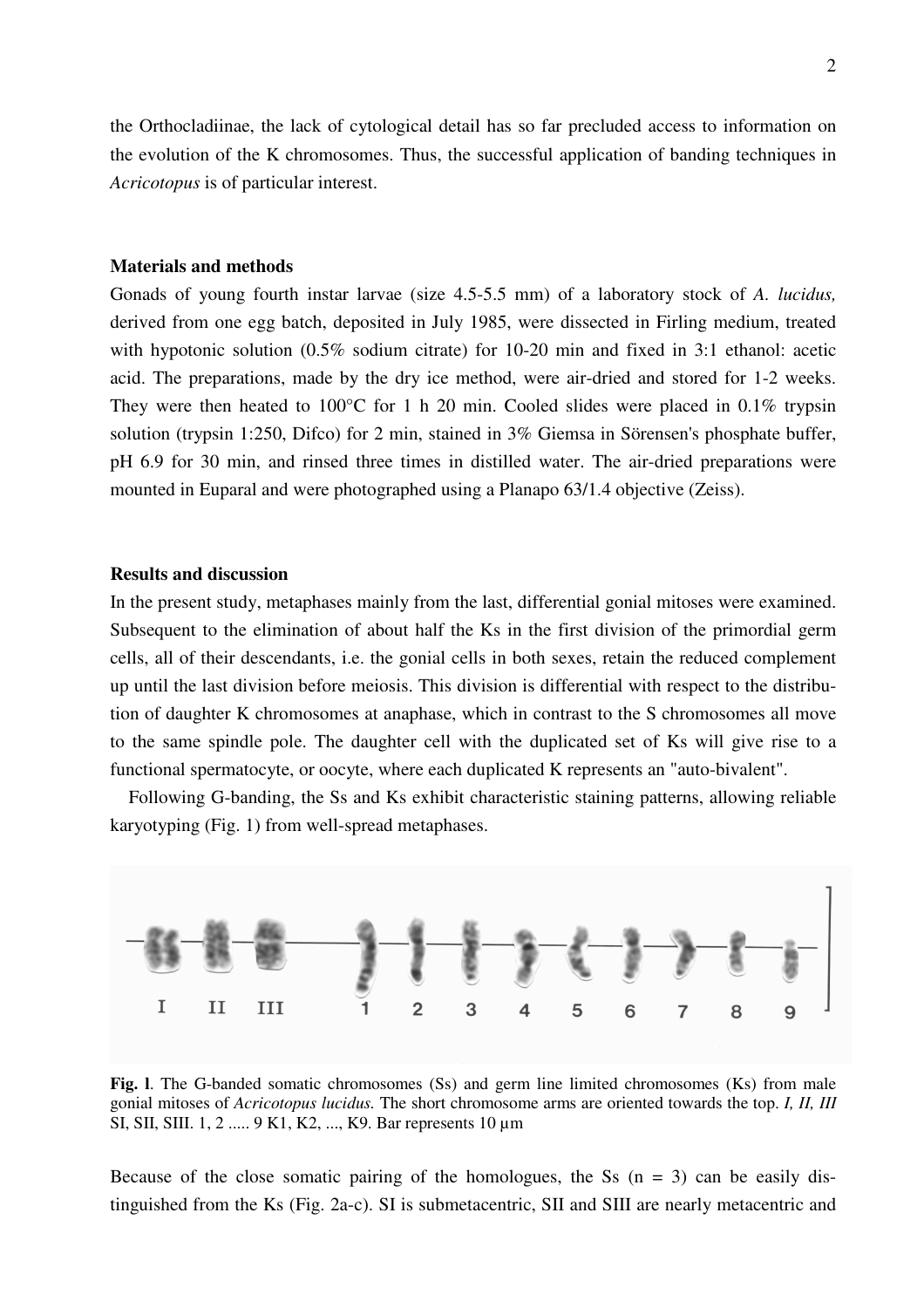are approximately the same size. SIII carries the only nucleolus of the S set, as described by Mechelke (1953) for the polytene salivary gland chromosomes.



 **Fig. 2a-c**. G-banded metaphases of spermatogonial mitoses, **a** From animal no. 8 with 11 Ks; 8 different K types are present. The homologous Ss are paired. *Arrowhead* indicates partial pairing of the K9 chromosomes, **b** From animal no. 20 with 11 Ks. All 9 K types are present. *Arrowhead* and *arrow*  indicate partial pairing of K9 with SI and the partial pairing of the homologous K4s. **c** From animal no. 1 with 14 Ks. *Arrowhead* indicates partial pairing of K4 with SIII. Bar represents 10  $\mu$ m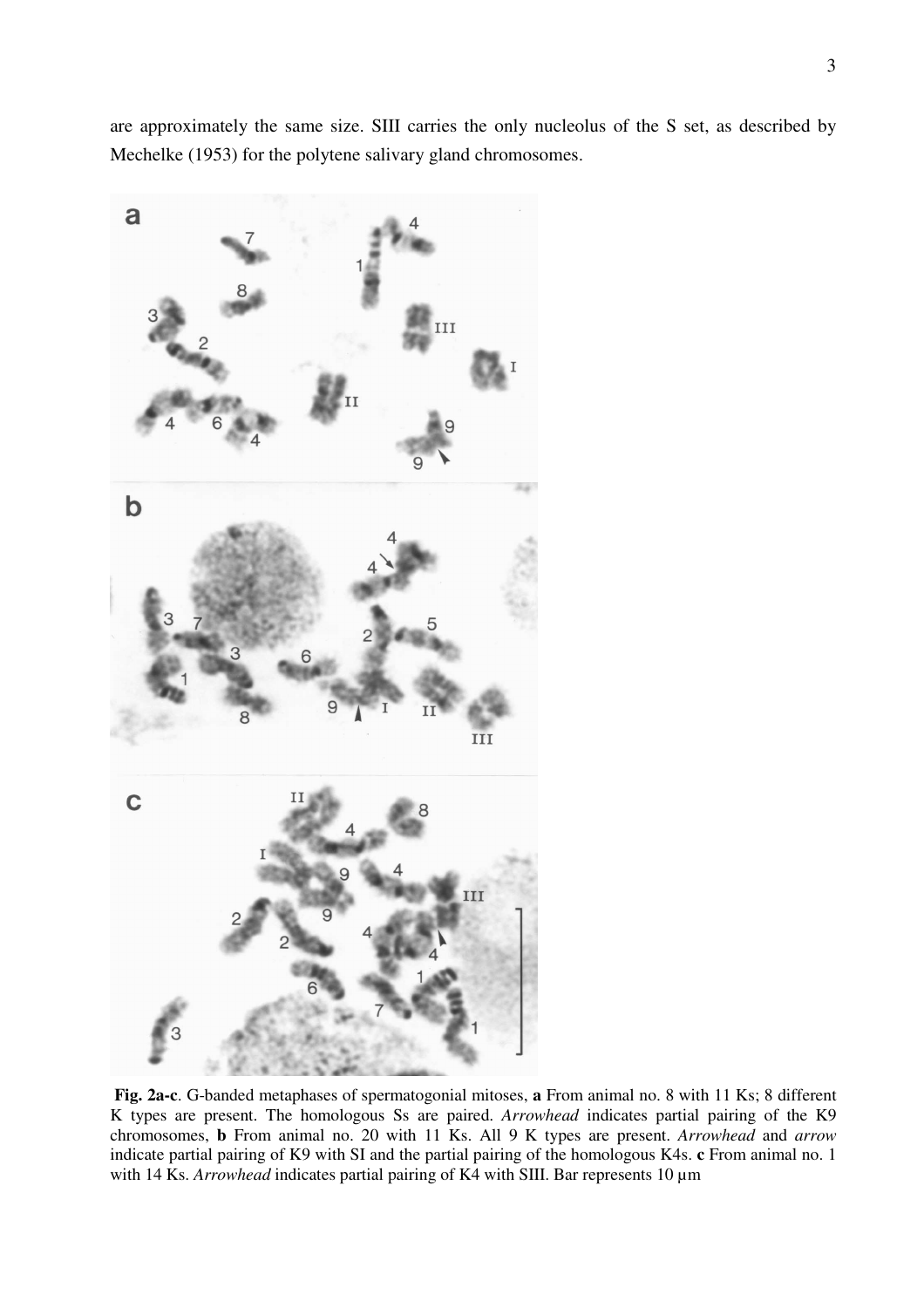Definitive discrimination of SII and SIII was only possible after sequential Ag-staining of the nucleolus organizer regions (NORs) and G-banding (Mayr et al. 1987) carried out on ganglion metaphases. The NOR is located within the weakly stained section in the middle of SIII.

 The number of chromosomes found in the K complement of male gonial mitoses ranges from 6 to 16 (Table 1), with the majority of K complements having 9-12 Ks. The intra-individual variation in number of Ks (i.e. within one gonad and between the gonads of the same animal) never exceeds 2 Ks (e.g. nos. 22, 23). The variation between animals of the same batch of eggs ranged up to 4 Ks (nos. 3 and 4).

 The 9 different types of Ks in various combinations form the K complement (Table 1). Each of the Ks has a typical appearance, e.g. K1 with a triplet of thick dark bands in the terminal region of the long arm, K2 with a thick and a small hood-like dark band on the end of the long arm or K4 with a puffed section in the middle of the chromosome. Altogether, some 80 dark Gbands could be identified on the 9 K types and about 20 on the 3 Ss.

 Because of the hypotonic treatment of the gonads prior to fixation, effecting a swelling of the chromosomes which varied depending on the duration of treatment, it is not appropriate to record the absolute lenghts of the metaphase Ss and Ks. In the metaphase in Figure 2b, where all K types are present, and also in Figure 1, the sum of the lengths of the nine different K types is about four times that of the three Ss.

 As can be seen in Table 1, K complements were as a minimum formed by combinations of 5 different K types (nos. 4, 27). Maximally all 9 K types were present (nos. 12, 20 see Fig. 2b). Mainly 6-8 different K types were found but, more rarely, either 5 different or all 9 K types. None of the 31 larvae analysed agreed with any other in the composition of the gonial K complements. Each animal had a specific combination(s) of K types.

 Table 1 demonstrates that some Ks were found more frequently than others, e.g. K2, K3, K4, K9 in 30 larvae against K5 or K7 in only 10 and 17 larvae respectively of the 31 larvae  $(28\text{C})$ , 3♀). Each K type can be absent from the K complement, but it can also be present once or twice. Differing from the others, K3 and K4 can be present three times (Fig. 2a) and K4 even four (Fig. 2c) or five times (nos. 16, 19, 22) per K complement. Comparing all K types, the above mentioned intra-individual variation in number of Ks was caused most frequently by the variation of K4.

 If a K type was present twice in the K complement, a spatial association of the homologues was often observed similar to that of the K1s and K2s in Figure 2c. Pairing of homologues, or at least partial pairing, was frequently observed in K4s and K9s (see Fig. 2a, b). K9s can reach a stage of pairing close to that of the somatically paired Ss. With K4, the pairing is limited to the terminal regions of both the short and the long chromosome arm. K4 and K9 are the only Ks which show specific pairing with Ss. K4 pairs partially with SIII (Fig.2c) and and K9 pairs SI as well, either partially (Fig. 2b; see also Fig. 3 in Staiber 1987), or over the whole length. In the latter case, some specific K9 and SI G-bands are exactly paired. In very few cases homologous K1s and K8s were found in close pairing.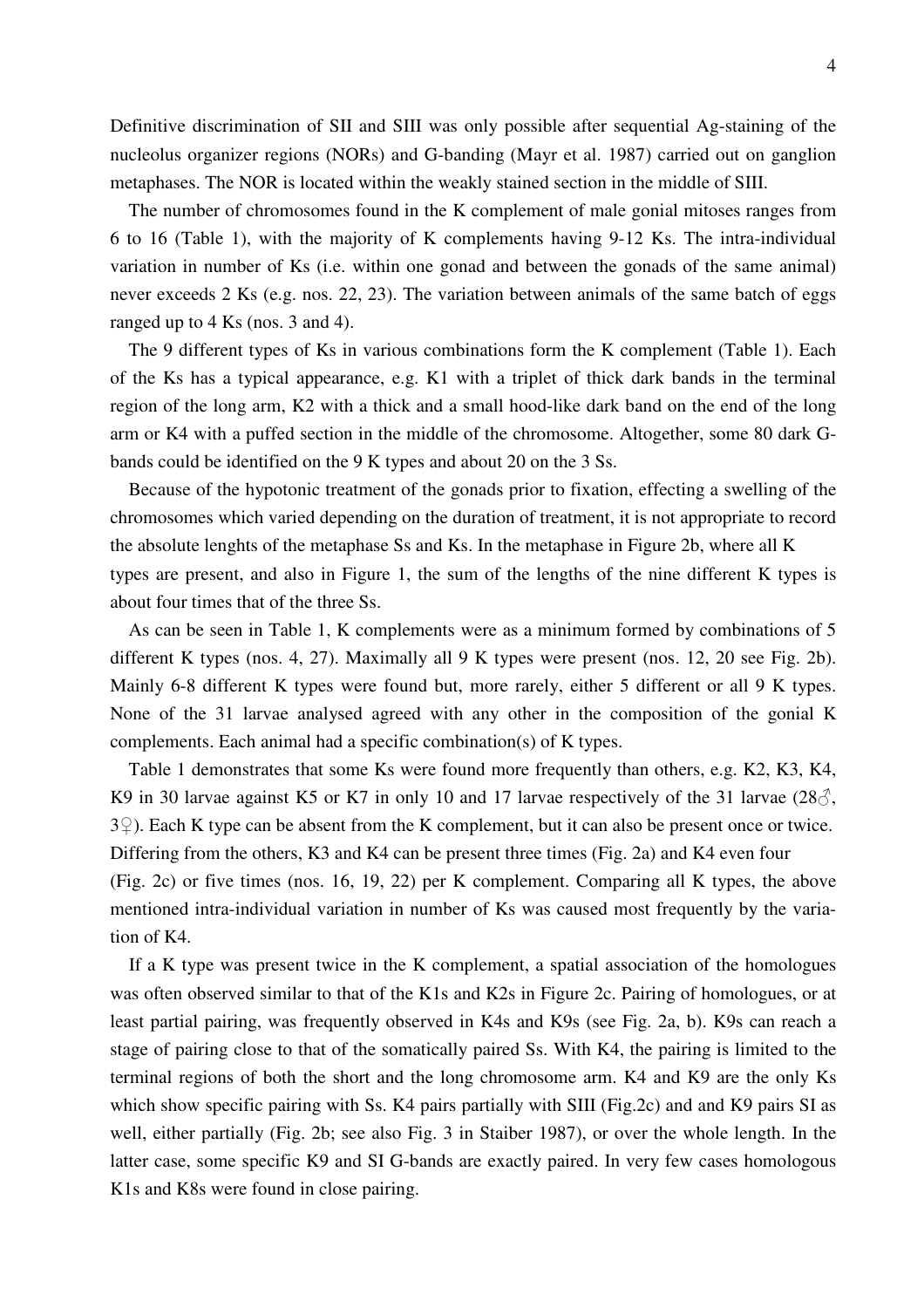| Sex            | Ani-<br>mal<br>no. | Gon-<br>ad        | No.<br>Ks | No. of K types per K complement |                              |                                           |                            |                              |                              |                          |                                         |                              | No.<br>meta-            | Notes            |
|----------------|--------------------|-------------------|-----------|---------------------------------|------------------------------|-------------------------------------------|----------------------------|------------------------------|------------------------------|--------------------------|-----------------------------------------|------------------------------|-------------------------|------------------|
|                |                    |                   |           | $\mathbf{K}1$                   | K <sub>2</sub>               | K3                                        | K4                         | K5                           | K6                           | K7                       | K8                                      | K9                           | phases                  |                  |
| $\vec{\delta}$ | $\mathbf{1}$       | $\mathbf{A}$      | 12        | $\mathbf{1}$                    | $\overline{c}$               | $\mathbf{1}$                              | 3                          | $\overline{\phantom{0}}$     | $\mathbf{1}$                 | $\mathbf{1}$             | $\mathbf{1}$                            | $\sqrt{2}$                   | 12                      | $\bf a$          |
|                |                    | B                 | 13        | $\boldsymbol{2}$                | $\boldsymbol{2}$             | $\mathbf{1}$                              | 3                          | $\overline{a}$               | $\mathbf{1}$                 | $\mathbf{1}$             | 1                                       | $\sqrt{2}$                   | 5                       |                  |
|                |                    |                   | 14        | 2                               | $\boldsymbol{2}$             | $\mathbf{1}$                              | 4                          |                              | $\mathbf{1}$                 | $\mathbf{1}$             | 1                                       | $\mathbf 2$                  | 4                       |                  |
|                | $\boldsymbol{2}$   |                   | 11        | $\mathbf{1}$                    | $\boldsymbol{2}$             | $\overline{\mathbf{c}}$                   | 3                          |                              |                              | $\mathbf{1}$             |                                         | $\mathbf{2}$                 | 1                       | a                |
|                |                    |                   | 12        | 1                               | $\boldsymbol{2}$             | $\overline{\mathbf{c}}$                   | 3                          |                              | 1                            | $\mathbf{1}$             |                                         | $\overline{\mathbf{c}}$      | 5                       | ь                |
|                | $\mathbf{3}$       | A                 | 11<br>12  | 1                               | $\mathbf{2}$<br>$\mathbf 2$  | $\mathbf{1}$<br>$\mathbf{1}$              | 2<br>3                     | $\overline{\phantom{0}}$     | $\mathbf{1}$<br>1            | Ξ.<br>in 1               | $\overline{\mathbf{c}}$<br>$\mathbf{2}$ | $\frac{2}{2}$                | 4<br>4                  |                  |
|                |                    | B                 | 12        | 1<br>1                          | $\overline{c}$               | 1                                         | 3                          | -<br>-                       |                              | -                        | $\overline{c}$                          | $\overline{c}$               | 7                       |                  |
|                | $\overline{4}$     |                   | $\bf 8$   | 1                               | $\mathbf{1}$                 | 3                                         |                            | $\overline{\phantom{0}}$     | 1                            | $\overline{\phantom{0}}$ | $\overline{\mathbf{c}}$                 | Ľ.                           | 7                       | b                |
|                |                    |                   | 9         | 1                               | 1                            | 3                                         |                            | $\overline{\phantom{0}}$     | 1                            | $\overline{\phantom{0}}$ | 2                                       | $\mathbf{1}$                 | 5                       |                  |
|                | 5                  |                   | $\bf 8$   | $\overline{\mathbf{c}}$         | 1                            | $\mathbf{1}$                              | $\mathbf{1}$               | $-$                          | L.                           | -                        | 1                                       | $\mathbf 2$                  | 5                       | ¢                |
|                | $\sqrt{6}$         | A                 | 10        | $\overline{\mathbf{c}}$         | 1                            | $\overline{c}$                            | $\overline{\mathbf{c}}$    | ÷                            | $\overline{\mathbf{c}}$      | -                        | 1                                       | ÷                            | 7                       | $\mathbf c$      |
|                |                    | $\, {\bf B}$      | 10        | 2                               | 1                            | $\overline{\mathbf{c}}$                   | $\overline{\mathbf{c}}$    | $\overline{\phantom{a}}$     | $\overline{\mathbf{c}}$      | -                        | 1                                       | $\overline{\phantom{0}}$     | 13                      |                  |
|                | $\boldsymbol{7}$   |                   | 12        | $\mathbf{1}$                    | 1                            | $\mathbf{1}$                              | $\overline{\mathbf{4}}$    | $\mathbf{1}$                 | 1                            | $\qquad \qquad -$        | 1                                       | $\sqrt{2}$                   | 5                       | d                |
|                | $\bf 8$            |                   | 11        | 1                               | 1                            | $\mathbf{1}$                              | 3                          | i.                           | $\mathbf{1}$                 | $\mathbf{1}$             | 1                                       | $\sqrt{2}$                   | 6                       | d                |
|                | 9                  |                   | 10        | $\overline{\mathbf{c}}$         | $\overline{\mathbf{c}}$      | $\mathbf{1}$                              | $\mathbf{1}$               | $\overline{\phantom{0}}$     | $\mathbf{1}$                 | $\overline{\phantom{0}}$ | 1                                       | $\overline{c}$               | 3                       | $\mathbf c$      |
|                | $10\,$             |                   | 9         | L.                              | $\mathbf{1}$                 | $\mathbf{1}$                              | $\overline{\mathbf{c}}$    | $\overline{\phantom{0}}$     | 2                            | -                        | $\overline{\mathbf{c}}$                 | $\mathbf{1}$                 | 9                       | e                |
|                |                    |                   | 10        | $\overline{\phantom{0}}$        | 1                            | $\mathbf{1}$                              | 3                          | $\overline{\phantom{a}}$     | $\boldsymbol{2}$             | $\overline{\phantom{m}}$ | $\overline{c}$                          | 1                            | 1                       |                  |
|                | 11                 |                   | 11        | $\mathbf{1}$                    | 1                            | $\overline{c}$                            | $\overline{\mathbf{c}}$    |                              | $\boldsymbol{2}$             | $\mathbf{1}$             | $\mathbf{1}$                            | $\mathbf{1}$                 | 4                       |                  |
|                |                    |                   | 12        | 1                               | 1                            | 2                                         | 3                          | $\overline{\phantom{0}}$     | $\overline{c}$               | $\mathbf{1}$             | 1                                       | 1                            | 5                       |                  |
|                | 12                 |                   | 10        | $\mathbf{1}$                    | $\mathbf{1}$                 | $\mathbf{1}$                              | $\overline{\mathbf{c}}$    | $\mathbf{1}$                 | $\mathbf{1}$                 | $\mathbf{1}$             | $\mathbf{1}$                            | $\mathbf{1}$                 | 7                       |                  |
|                | 13                 |                   | 10        | 1                               | $\mathbf{1}$                 | 2                                         | 3                          | -                            | $\mathbf{1}$                 | $\overline{\phantom{a}}$ |                                         | 2                            | 3                       |                  |
|                | 14                 |                   | 11        | 1                               | $\mathbf{1}$                 | $\mathbf 2$                               | 3                          | $\overline{\phantom{0}}$     | $\mathbf{1}$                 | $\mathbf 1$              | $\mathbf{1}$                            | $\mathbf{1}$                 | 9                       | f                |
|                | 15                 |                   | 8         |                                 | $\mathbf{1}$                 | $\mathbf{1}$                              | $\overline{\mathbf{c}}$    | $\mathbf{1}$                 | $\frac{1}{2}$                |                          | $\mathbf{1}$                            | $\mathbf{1}$                 | 8                       |                  |
|                | 16                 |                   | 12        | 1                               | 2                            | $\overline{\phantom{0}}$                  | 4                          | $\overline{\phantom{0}}$     | $\boldsymbol{2}$             | $\mathbf{1}$             | $\mathbf{1}$                            | $\mathbf{1}$                 | 2                       |                  |
|                |                    |                   | 13        | 1                               | $\boldsymbol{2}$             | $\qquad \qquad -$                         | 5                          | $\overline{\phantom{0}}$     | $\overline{c}$               | $\mathbf{1}$             | $\mathbf{1}$                            | $\mathbf{1}$                 | 1                       |                  |
|                | $17\,$             |                   | 10        | 2                               | $\mathbf{1}$                 | $\mathbf{1}$                              | $\boldsymbol{2}$           | $\mathbf{1}$                 | $\mathbf{1}$                 | 1                        | $\qquad \qquad -$                       | $\mathbf{1}$                 | 5                       |                  |
|                | 18                 |                   | 9         | $\mathbf{1}$                    | $\mathbf{1}$                 | $\mathbf{1}$                              | $\,2$                      | $\overline{\phantom{0}}$     | $\mathbf{1}$                 | $\overline{\phantom{0}}$ | $\overline{\mathbf{c}}$                 | 1                            |                         |                  |
|                |                    |                   | 10        | $\mathbf{1}$                    | $\mathbf{1}$                 | $\mathbf{1}$                              | $\sqrt{2}$                 | $\overline{\phantom{a}}$     | $\mathbf{1}$                 | $\mathbf{1}$             | $\boldsymbol{2}$                        | $\mathbf{1}$                 | 3                       |                  |
|                | 19                 |                   | 11        | 1                               | $\mathbf{1}$                 | 2                                         | 3                          | $\mathbf{1}$                 | $\overline{\phantom{a}}$     | 1                        | $\mathbf{1}$                            | 1                            |                         |                  |
|                |                    |                   | 12        | 1                               | $\mathbf{1}$                 | $\overline{c}$                            | 4                          | $\mathbf{1}$                 | $\overline{\phantom{0}}$     | 1                        | $\mathbf{1}$                            | $\mathbf{1}$                 | 4                       |                  |
|                |                    |                   | 13        |                                 | 1                            | $\overline{\mathbf{c}}$                   | 5                          | 1                            | -                            | 1                        | $\mathbf{1}$                            | $\mathbf{1}$                 | 1<br>7                  |                  |
|                | 20                 | A<br>$\, {\bf B}$ | 10<br>11  | 1                               | $\mathbf{1}$<br>$\mathbf{1}$ | $\overline{\mathbf{c}}$<br>$\overline{2}$ | $\mathbf 2$<br>$\mathbf 2$ | $\mathbf{1}$<br>$\mathbf{1}$ | $\mathbf{1}$<br>$\mathbf{1}$ | 1<br>$\mathbf{1}$        | $\mathbf{1}$                            | $\mathbf{1}$<br>$\mathbf{1}$ | 3                       |                  |
|                | $21$               |                   | 9         | $\mathbf{1}$                    | $\mathbf{1}$                 | $\mathbf{1}$                              | $\boldsymbol{2}$           | $\mathbf{1}$                 | $\mathbf{1}$                 | $\overline{\phantom{a}}$ | $\mathbf{1}$                            | 2                            | 3                       |                  |
|                |                    |                   | 10        |                                 | $\mathbf{1}$                 | $\mathbf{1}$                              | 3                          | $\mathbf{1}$                 | $\mathbf{1}$                 | $\overline{\phantom{0}}$ | $\mathbf{1}$                            | $\overline{c}$               | 9                       |                  |
|                | $22\,$             | A                 | 11        |                                 | $\mathbf{1}$                 | $\overline{c}$                            | 4                          | $\overline{\phantom{a}}$     | $\mathbf{1}$                 | $\mathbf 2$              |                                         | $\mathbf{1}$                 | 4                       |                  |
|                |                    |                   | 12        |                                 | $\mathbf{1}$                 | $\overline{c}$                            | $\overline{\mathbf{4}}$    | $\overline{\phantom{0}}$     | $\mathbf{1}$                 | $\overline{c}$           |                                         | $\overline{c}$               | 8                       |                  |
|                |                    |                   | 13        |                                 | $\mathbf{1}$                 | $\overline{c}$                            | 5                          |                              | $\mathbf{1}$                 | $\overline{c}$           |                                         | $\overline{\mathbf{c}}$      | $\overline{\mathbf{c}}$ |                  |
|                |                    | B                 | 11        |                                 | $\mathbf{1}$                 | $\overline{2}$                            | 3                          | $\overline{\phantom{a}}$     | $\mathbf{1}$                 | 2                        |                                         | 2                            | 3                       |                  |
|                |                    |                   | 12        |                                 | $\mathbf{1}$                 | $\overline{c}$                            | 4                          | $\geq$                       | $\mathbf{1}$                 | $\overline{2}$           | ⋍                                       | $\overline{c}$               | 5                       |                  |
|                | 23                 | A                 | 9         | $\mathbf{1}$                    | $\mathbf{1}$                 | 2                                         | $\overline{\mathbf{c}}$    | $\mathbf{1}$                 | $\equiv$                     | 1                        | $\overline{\phantom{a}}$                | $\mathbf{1}$                 | 5                       |                  |
|                |                    |                   | $10\,$    | $\mathbf{1}$                    | $\mathbf{1}$                 | 2                                         | 3                          | 1                            |                              | $\mathbf{1}$             | -                                       | $\mathbf{1}$                 | 6                       |                  |
|                |                    |                   | 11        | 2                               | $\mathbf{1}$                 | $\overline{\mathbf{c}}$                   | $\overline{\mathbf{3}}$    | $\mathbf{1}$                 | -                            | $\mathbf{1}$             | ÷                                       | $\mathbf{1}$                 | 2                       |                  |
|                |                    | B                 | 9         | $\mathbf{1}$                    | $\mathbf{1}$                 | 2                                         | 3                          | $\mathbf{1}$                 | $\overline{\phantom{a}}$     |                          | $\sim$                                  | $\mathbf{1}$                 | 3                       |                  |
|                |                    |                   | 9         | 1                               | 1                            | 3                                         | 2                          | 1                            |                              |                          |                                         | 1                            | 2                       |                  |
|                |                    |                   | $10\,$    | $\mathbf{1}$                    | $\mathbf{1}$                 | 3                                         | 3                          | $\mathbf{1}$                 |                              | $=$                      | $\frac{1}{2}$                           | $\mathbf{1}$                 | 9                       |                  |
|                |                    |                   | 11        | $\overline{c}$                  | $\mathbf{1}$                 | 3                                         | 3                          | $\mathbf{1}$                 | $\overline{\phantom{0}}$     |                          | $\overline{\phantom{0}}$                | $\mathbf{1}$                 | 6                       |                  |
|                | 24                 |                   | 11        | $\mathbf{1}$                    | $\equiv$                     | $\overline{2}$                            | 3                          | $\overline{\phantom{a}}$     | $\overline{c}$               | $\frac{1}{2}$            | $\overline{c}$                          | $\mathbf{1}$                 | $\overline{7}$          |                  |
|                |                    |                   | 12        | 2                               | i.                           | 2                                         | 3                          | $\overline{\phantom{a}}$     | $\overline{c}$               | m.                       | $\overline{c}$                          | $\mathbf{1}$                 | 4                       |                  |
|                | 25                 |                   | 14        | $\overline{c}$                  | $\overline{c}$               | $\overline{c}$                            | 3                          | $\frac{1}{2}$                | 1                            | $\mathbf{1}$             | $\mathbf{1}$                            | $\overline{c}$               | 8                       |                  |
|                | $26$               |                   | 12        | $\mathbf{1}$                    | $\mathbf 2$                  | $\mathbf 2$                               | $\overline{c}$             | $\sqrt{2}$                   | $\rightarrow$                | $\mathbf{1}$             | $\mathbf{1}$                            | $\mathbf{1}$                 | 9                       |                  |
|                | 27                 | A                 | 6         |                                 | $\mathbf{1}$                 | $\mathbf{1}$                              | $\mathbf{1}$               | $\sim$                       | $\mathbf{1}$                 | 1                        | $\overline{\phantom{0}}$                | $\overline{c}$               | 11                      | g                |
|                |                    |                   | 7         | -                               | $\mathbf{1}$                 | 1                                         | $\mathbf{1}$               | $\sim$                       | $\mathbf{1}$                 | -                        | $\mathbf{1}$                            | $\mathbf{2}$                 | 3                       |                  |
|                |                    | $\, {\bf B}$      | 7         | 1                               | 1                            | $\sim$                                    | 1                          | $\frac{1}{2}$                | 1                            | $\overline{\phantom{0}}$ | 1                                       | $\overline{\mathbf{c}}$      | $\boldsymbol{2}$        |                  |
|                |                    |                   | 8         | $\mathbf{1}$                    | $\mathbf{1}$                 | $\mathbf{1}$                              | $\mathbf{1}$               | -                            | 1                            | 1                        | $\mathbf{1}$                            | $\overline{c}$               | 6                       |                  |
|                | 28                 |                   | 15        | 2                               | $\overline{c}$               | 3                                         | 3                          | $\sim$                       | 1                            | $\mathbf{1}$             | $\mathbf{1}$                            | $\overline{\mathbf{c}}$      | 8                       |                  |
|                |                    |                   | 16        | $\overline{c}$                  | $\mathbf 2$                  | 3                                         | 4                          | $\overline{\phantom{0}}$     | 1                            | $\mathbf{1}$             | $\mathbf{1}$                            | $\overline{c}$               | 6                       |                  |
| $\mathsf{P}$   | 29                 |                   | 10        | $\mathbf{1}$                    | $\overline{2}$               | $\mathbf{1}$                              | $\mathbf{1}$               | $\mathbf{1}$                 | 1                            | $\frac{1}{2}$            | $\overline{c}$                          | $\mathbf{1}$                 | 4                       | $\mathbf{c}$     |
|                | 30                 |                   | 9         |                                 | $\mathbf{1}$                 | $\mathbf{1}$                              | $\overline{2}$             | Ĩ,                           | 1                            | $\mathbf{1}$             | $\mathbf{1}$                            | $\overline{2}$               | 5                       | g<br>$\mathbf f$ |
|                | 31                 |                   | 8         | $\mathbf{1}$                    | 1                            | $\mathbf{1}$                              | 3                          | $\overline{\phantom{a}}$     | $\mathbf{1}$                 | $\overline{\phantom{a}}$ | $\overline{\phantom{a}}$                | $\mathbf{1}$                 | 8                       |                  |
|                | No. of animals the |                   |           | 27                              | 30                           | 30                                        | 30                         | 10                           | 26                           | $17\,$                   | 25                                      | 30                           |                         |                  |
|                | K type was present |                   |           |                                 |                              |                                           |                            |                              |                              |                          |                                         |                              |                         |                  |

**Table 1.** Composition of K complements in gonial mitoses of *Acricotopus lucidus* 

a, b, c, d, e, f, & Animals from the same egg-mass

 G-banding of female gonial mitoses yielded less satisfactory results than that of male ones. Therefore, K complements of only three female larvae could be analysed (nos. 29-31). In comparing the K complements of males and females, the nine different K types found in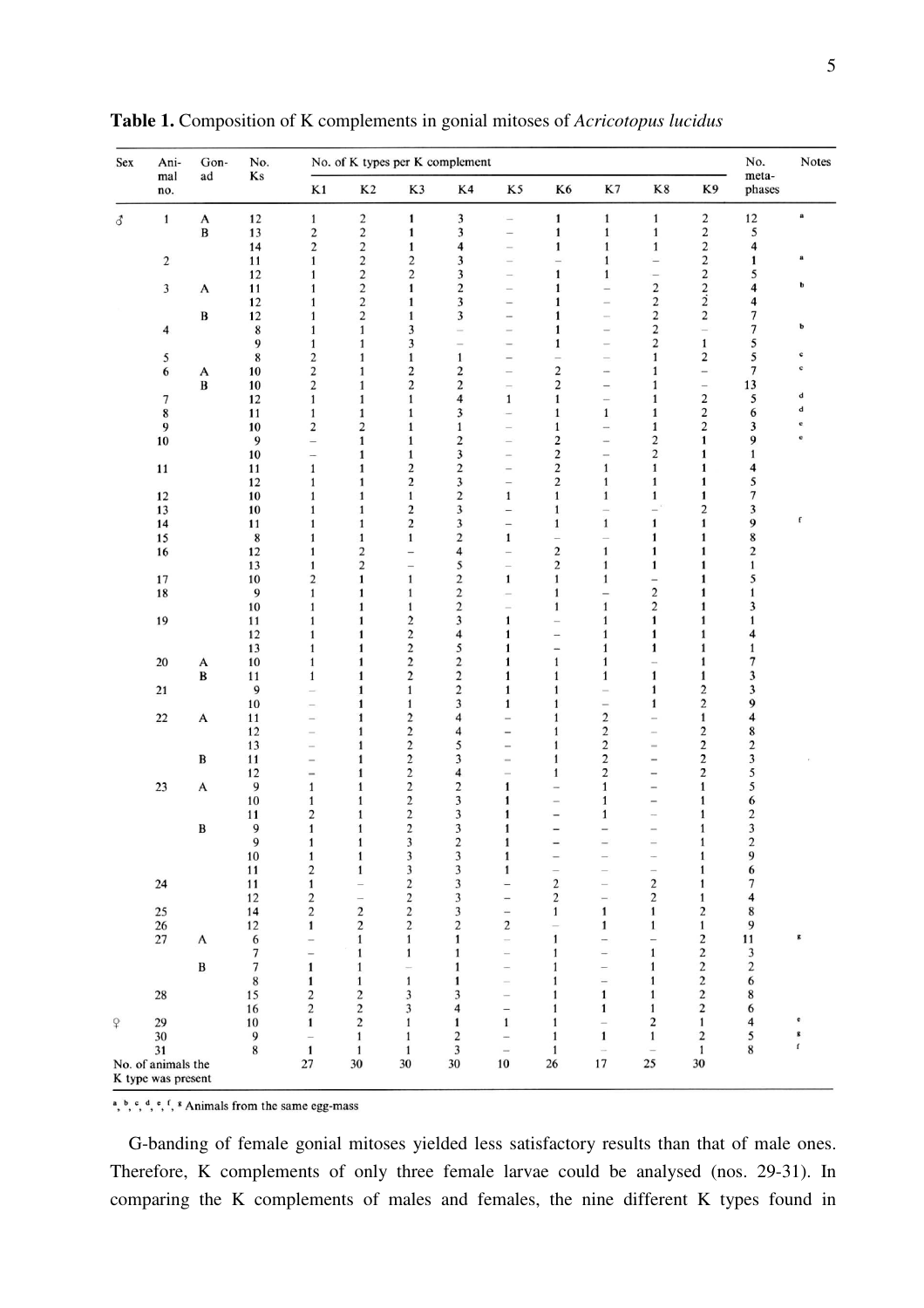spermatogonial mitoses were also present in oogonial mitoses. No special K type was present in only one of the sexes.

 It seems to be an advantage for the bisexual *Acricotopus* to maintain a multitude of K types in the germ line, and one can assume corresponding mechanisms that ensure this. In parthenogenetic Orthocladiines like *Smittia,* a reduction of diversity of K types in the K complement in successive generations would be the result of a supposed random loss of K types during the germ line elimination (Bauer 1970).

 In *A. lucidus* the germ line elimination of Ks takes place in newly hatched first instar larvae during the first mitosis of the primary germ cells, by lagging in the equatorial plate (Fig. 2c in Bauer and Beermann 1952). Each gonad contains only one primary germ cell. In the present study up to four different K karyotypes were found in one gonad (see Table 1, e.g. nos. 19, 22, 23) so that one can presume that the daughter cells resulting from the gonial elimination mitosis frequently do not have the same K set, and that in the following gonial mitoses unequal divisions can occur.

 The K complements can be identical in both gonads of an animal (no. 6), but they may also differ in one (nos. 3, 20) two (nos. 1, 22), three (no. 27) or four Ks (no. 23). Nevertheless, these differences are too small to assume a thoroughly random distribution of the K types during the elimination events in the two primary germ cells.

 The data listed in Table 1 support the idea that there are mechanisms which are effective during germ line elimination for limiting the presence of a K type to two specimens per K complement in gonial cells. A striking exception is K4 which may be found up to five times per K complement. As stated above, each K type can be absent in a gonial K complement. But some K types were found in nearly all larvae investigated and therefore appeared about two or three times as often as other types. Comparing the presence of the four larger K types K1-K4 with the presence of the five smaller types K5-K9 in the K complements of Table 1, only one type of the former and up to three types of the latter group can be absent in a K complement. This is surely not by chance. It seems that some K types are more likely to be absent than others in the K complement.

 In gonial metaphases the nine different K types together have about four times the length of the three Ss. Under the simplifying supposition that the amount of DNA increases proportionally with the length of metaphase chromosomes, the nine K types would then have fourfold as much DNA as the haploid S set. The 2C value of somatic cells of *A. lucidus* was determined as 0.20- 0.24 pg DNA by scanning microspectrophotometry (Speiser 1973). Thus, the amount of DNA of the 9 K types may be estimated roughly as about 0.4-0.5 pg.

 In contrast to ganglion metaphases, Ag-staining of NORs has not been successful to date for gonial metaphases although in gonial interphase nuclei nucleoli can be observed. It is not possible to say whether the Ks contain active NORs or not. Kunz et al. (1970) have proved for the gall-midge *Wachtliella* that the Ks synthesize RNA during the entire oogenesis, but they found no nucleoli in the oocyte nucleus.